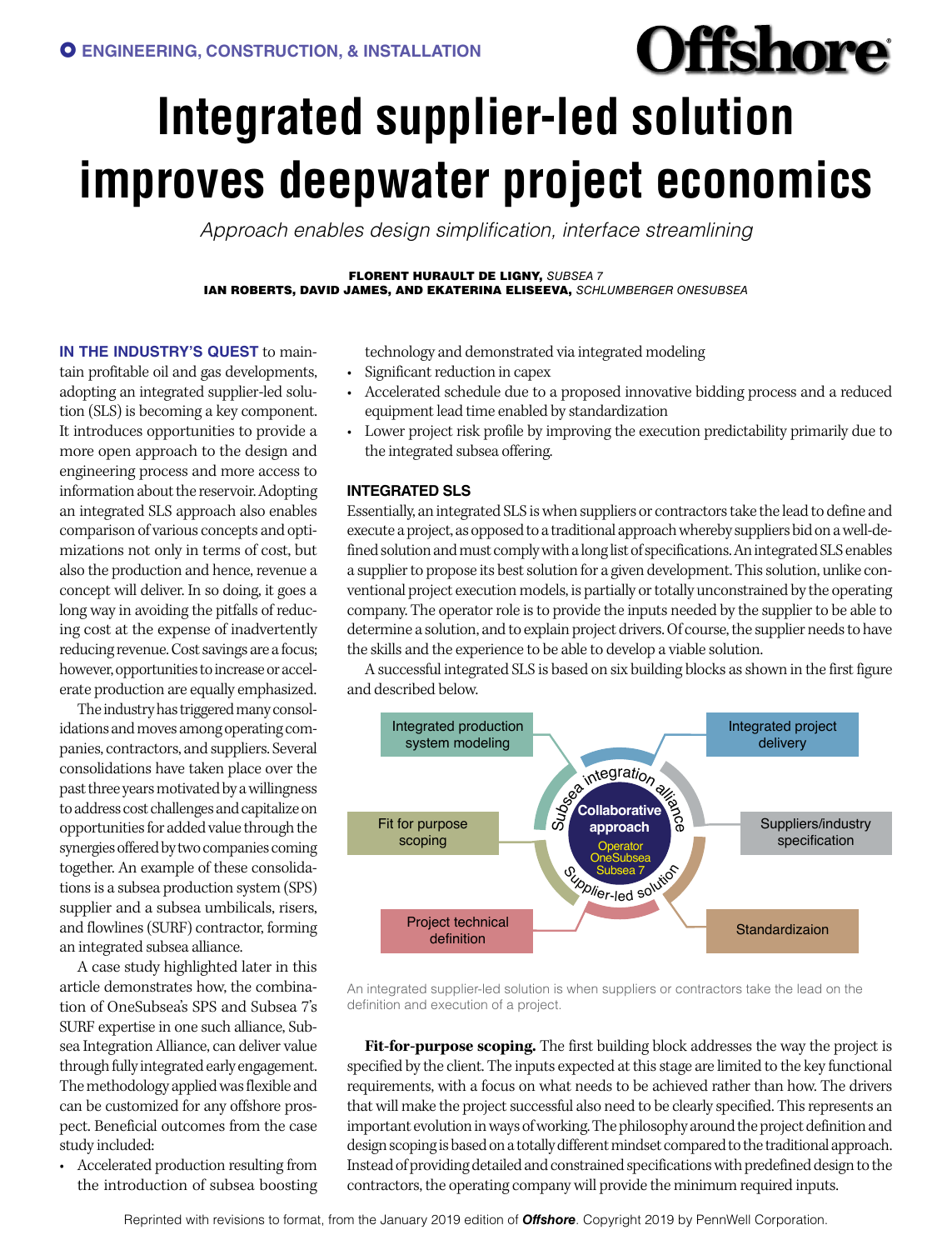This fit-for-purpose approach enables contractors to propose their best solutions based on capabilities and experience. The requirements are not generic, but rather weighted against the project needs with a flexible, collaborative approach. This fosters reusability of existing designs which will not only generate cost savings and schedule predictability, but also improve safety and quality through repeatability and continuous improvement.

**Integrated production system modeling.** Each working solution is assessed and quantified with an integrated production system modeling. This is achieved by coupling reservoir, wellbore, network, and facility models through direct integration so that the full integrated model is solved at every time step in every point of the system. Running an integrated model gives dynamic accurate hydraulic response to changing conditions across the production system from the source rock to the facility. It enables the quick and efficient evaluation of multiple concepts, including reservoir responses and flow assurance aspects.

Many potential field development options can be explored at the earliest project phases without having to separate the models, manually change the output forecast, or reduce the complexity of the system and its components. Flow assurance and other production issues can be identified and addressed early, and systems can be properly sized to maximize the return on investment.

**Project technical definition.** The next building block is about how to come up with the most efficient technical solution for the project. The mindset here is to look for a globally optimized solution by using fit-for-purpose equipment that best meets the overall field architecture criteria. New technology can be introduced if it has a positive impact on the overall economics of the development.

Early engineering has traditionally been performed by operators or with the support of engineering firms. The recent downturn has forced the industry to try different models; contractors and equipment suppliers' roles have grown in these early phases and they have been given a chance to show what value they can bring. An integrated SLS is probably the most efficient way to ensure that suppliers will be able to propose their best solution. An integrated SLS shapes an approach that is unique and tailor-made to those who will execute it; the objective is to maximize the value of the development for the operating company.

There are multiple benefits in having the suppliers involved in the project definition, and in particular, on the subsea part. These benefits are even more important when the subsea part is integrated.

**Standardization.** The use of standard equipment building blocks reduces the engineering required for a project solution and will contribute to reduce costs. For example, the use of contractor standards for multiple operators enables common stocking programs and economy of scale in the manufacture of components and subassemblies. A key aspect of standardization is to have material, welding, and quality specifications and processes that are acceptable to the industry and not operator specific. This allows products and systems to be built from a common catalog of parts to yield a project-specific solution.

Standardization of equipment can make a significant contribution to the overall economics of the field development by reducing equipment cost, shortening the project duration to first oil, and reducing risk.

- Standard equipment has the following attributes:
- Standard material, quality, welding, and paint specifications
- Approved standard designs, including functional design specification
- Qualified components
- Released subassembly bill of materials
- Approved vendor list
- Available in contractor's internal standards catalog.

**Suppliers and industry specification.** The next building block is the adoption of suppliers or industry specifications rather than operator specifications, which are often more stringent. International industry recognized standards, such as API, NORSOK, or DNV, will provide the basis for safe and efficient design. Also, there is value in leveraging the experience acquired by suppliers over the years for various clients in various locations.

Meeting the standardization goal of standard components and subassemblies that are manufactured, either for stock or available from ongoing production, as needed to meet accelerated delivery schedules is essential for one set of specifications to be used consistently within the manufacturing process to allow items to be assigned to any customer at the time of final assembly and equipment testing.

Contractor's standards should as a minimum meet the published industry standards applicable to metallurgy, welding, and quality.

**Integrated project delivery.** Finally, the integrated project delivery concept provides some additional benefits and cost savings during the project execution. The integration of the subsea equipment and installation scope opens the door to seamless interface management, resulting in more efficient engineering and reduced risk profile. Project predictability is consequently improved, reducing the risk of cost and schedule overrun. The absence of stringent specifications and requirements allow using lean project management structures, both for the contractors and the operator, resulting in further cost savings.

Essentially an integrated SLS will allow a reduction in execution costs and risks associated to the project, as detailed below. This is achieved by a combination of novel ways of working and project team setup. Some examples of these features are:

- Integrated reservoir and production system engineering and design verification
- Direct SPS-SURF interface management
- Integrated schedule and convergence plan
- Integrated testing program.

Cost reduction is enabled by a streamlined project management organization and efficiencies generated by the integration.

#### **CASE STUDY**

The case study concerns a large, complex deepwater development in a remote location. The field had been discovered more than a decade ago but, after multiple attempts, an economically viable development concept had yet to be found. The operating company proposed a challenge: the latest development concept (reference case) was provided and Subsea Integration Alliance was invited to propose an SLS, totally unconstrained, to improve the project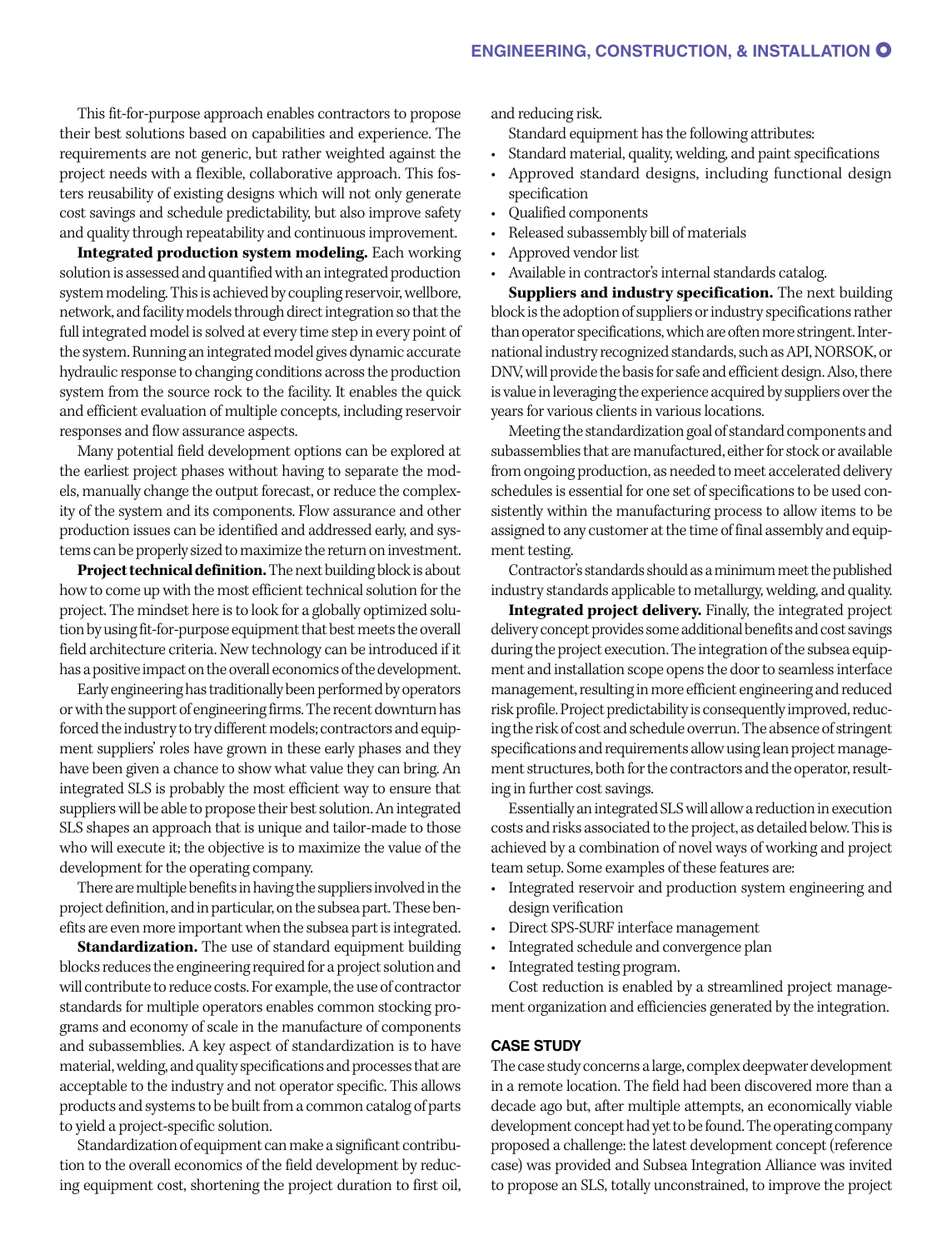economics and hopefully allow it to pass the next decision gate.

The process of this challenge was divided in two main parts: providing a budget pricing and a high-level schedule for the reference case, and providing an alternate integrated SLS, based on a minimalist functional specification. The integrated SLS could be based on alternative field architecture, new technologies, strategic partnerships, supplier internal protocols, supplier-selected equipment and methods, etc. This solution was fully unconstrained so that the integrated subsea alliance could propose its best solution from its own perspective.

The field is divided into three main production areas: north, central, and south. Each location has a number of production and water injection wells. The production is flowed back to an FPSO, where the oil is processed and exported via an offloading buoy system. The gas is exported in a dedicated gas export line. Production wells are split in two categories: high-pressure wells and low-pressure wells. High-pressure wells and low-pressure wells cannot be commingled.

## **REFERENCE CASE**

The reference case provided by the operating company was a conventional, robust, and rather costly field architecture. A number of production and water injection wells were tied back to the FPSO, where the oil was exported via an offloading buoy, and the gas was transported through a long gas export line. Production trees were connected to the FPSO via conventional pipein-pipe flowline loops and steel catenary riser (SCR), using dead oil circulation as a preservation strategy. Rigid jumpers were used to connect trees to manifolds or pipeline end terminations (PLETs).

# **SLS CASE**

The main changes from the reference case are:

• The production loops have been replaced by single line systems. This has been made possible thanks to a heated flexible risers and flowlines solution. This technology enabled the single line configuration in which hydrates are managed by heating instead of dead oil circulation. This resulted in significant reduction of hardware, and hence, cost. On all these single lines either low- or high-pressure wells (not both), have been connected and comingled except on the North drill center. Here, a boosting pump has been added with the objective to remove one flowline. The boosting pump is used to match the pressure of the low-pressure wells to the same level as the high-pressure wells and enhance production.

- The gas lift functionality has been removed, eliminating an important part of the cost. The impact on the production of such a change has been carefully assessed.
- All-electric water injection trees have been proposed, allowing significant simplification of the umbilicals cross section by removing all the hydraulic lines.
- The water injection network has been reviewed and optimized, so the overall risers and flowlines length has decreased. The tradeoff for this was the use of slightly higher diameter risers and flowlines, and a more complex riser design (with a double lazywave configuration).
- The control system has also been completely reviewed to again reduce the overall length of products, by using more complex but perfectly feasible umbilicals cross sections. For instance, the MPP power cable has been combined with the E/H umbilical.
- A special connector has been proposed on certain production and water injection trees to provide an efficient daisy chain method, removing the need for multiple structures and jumpers. This method had some consequences on the installation feasibility, but the integrated team was able to quickly demonstrate the feasibility and price the impact.
- Finally, the project has been turned into a full flexible flowline project: in the integrated SLS there is no more rigid pipeline, avoiding the mobilization of a pipelay asset.



The schematic on the left illustrates the reference case provided by the operating company, which was a conventional, robust, but rather costly field architecture. The schematic on the right illustrates the SLS which has a more simplified architecture comprising single flexible flowlines instead of loops, elimination of gas lift, and optimization of the water injection system.

#### **INTEGRATED SLS IMPROVEMENTS**

To develop the integrated SLS, the team started from a blank page and went through an extensive concept screening exercise to identify the best solution. An integrated multi-discipline team was able to quickly evaluate each concept that was generated against multiple criteria: cost, technical feasibility, risk, schedule, opex, operability, and production recovery.

Using SLS methodology led to significant improvements of the project performance profile. This can be summarized in four main categories: capex reduction, improved predictability, optimized recovery, and schedule acceleration. The capex on this project was the main driver as only a significantly lower cost could allow the project to be sanctioned. An overall reduction of 41% was achieved. In addition to these direct cost savings, the internal costs for the operating company are also reduced by a reduction in contingencies.